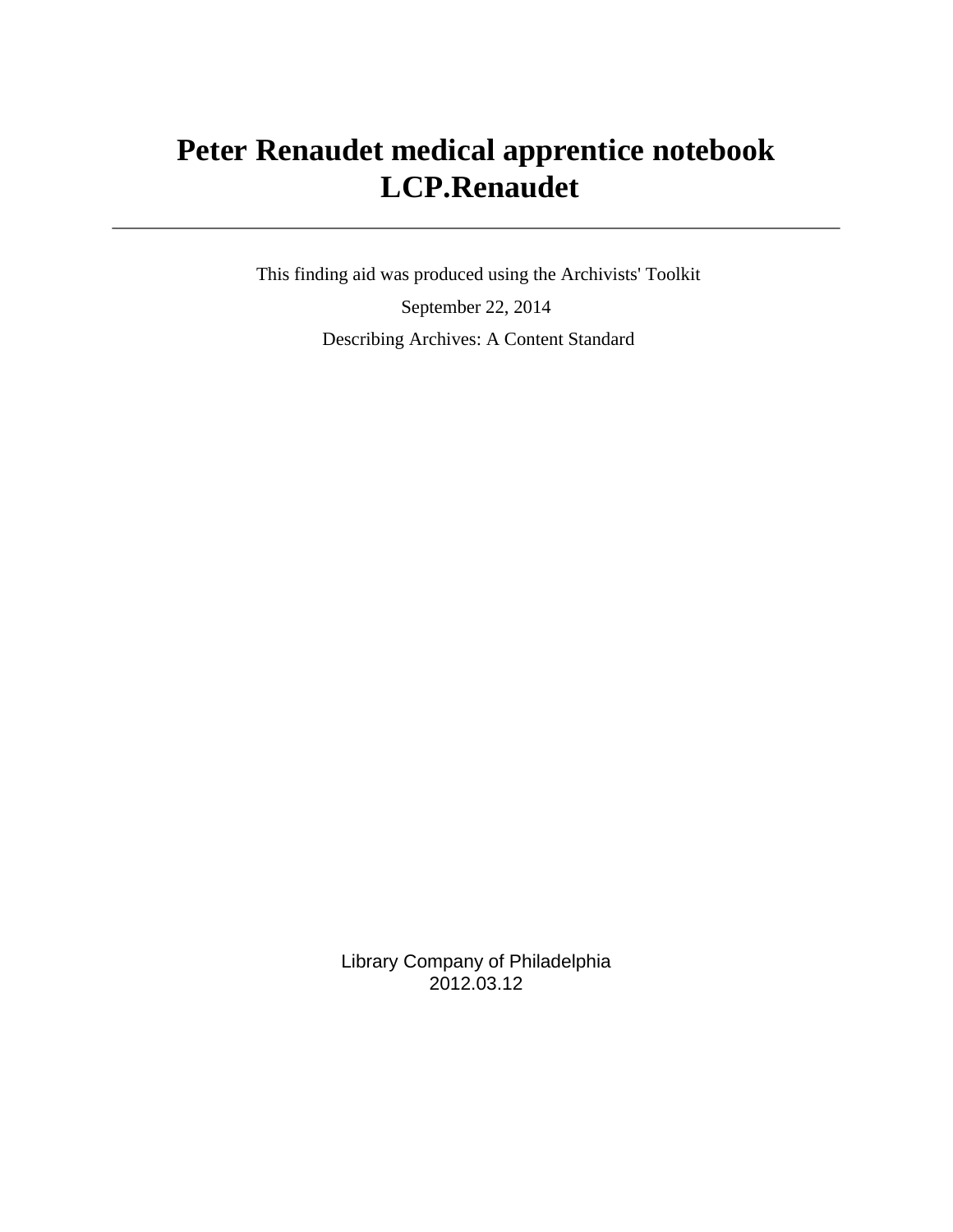# **Table of Contents**

l,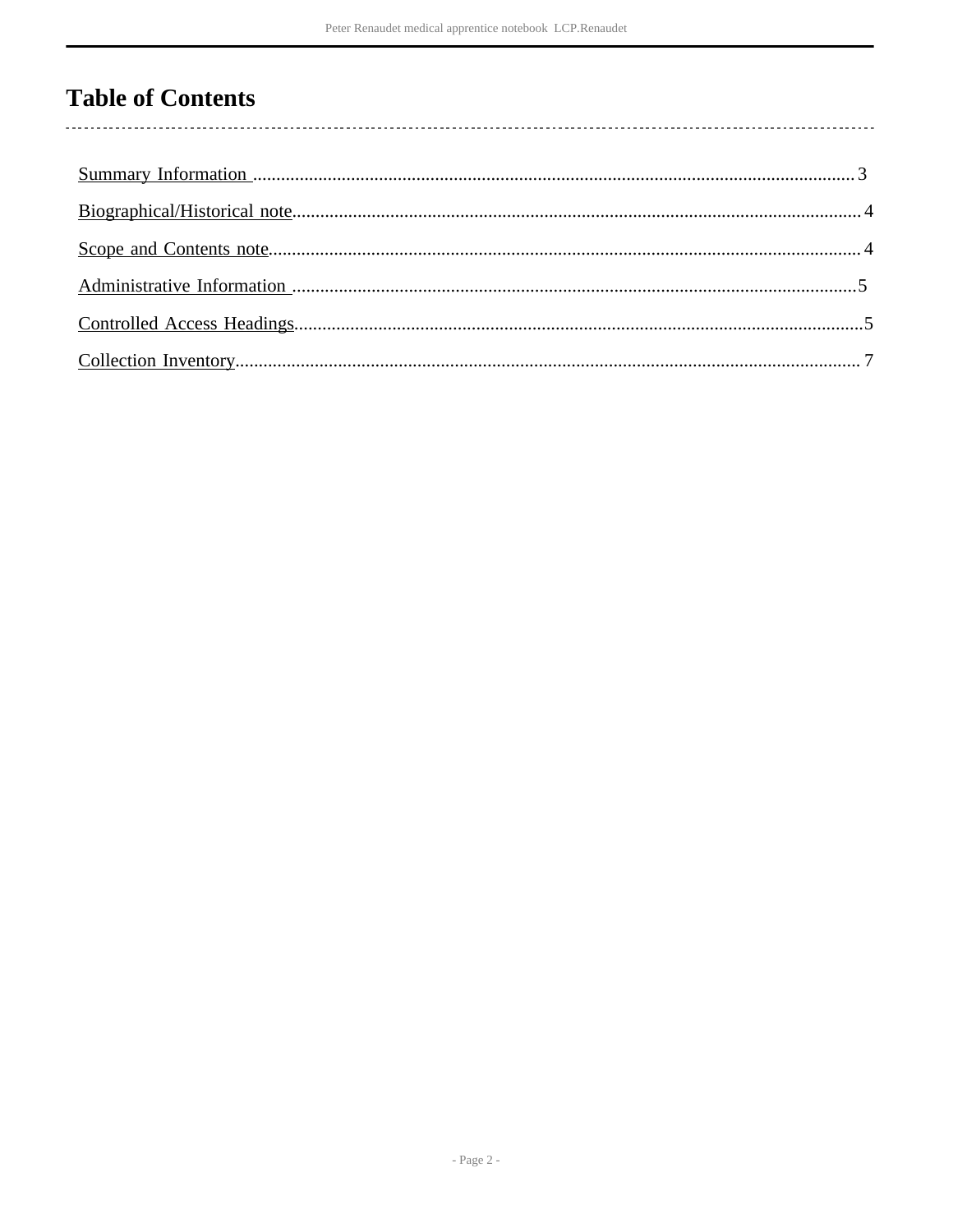## <span id="page-2-0"></span>**Summary Information**

| <b>Repository</b> | Library Company of Philadelphia                                                                                                                                                                                                                                                                            |
|-------------------|------------------------------------------------------------------------------------------------------------------------------------------------------------------------------------------------------------------------------------------------------------------------------------------------------------|
| <b>Creator</b>    | Renaudet, Peter                                                                                                                                                                                                                                                                                            |
| <b>Title</b>      | Peter Renaudet medical apprentice notebook                                                                                                                                                                                                                                                                 |
| <b>Date</b>       | 1741                                                                                                                                                                                                                                                                                                       |
| <b>Extent</b>     | 1.0 volume                                                                                                                                                                                                                                                                                                 |
| Language          | English                                                                                                                                                                                                                                                                                                    |
| <b>Abstract</b>   | This collection consists of a medical apprentice notebook containing the<br>observations of a mid-18th century New York apprentice, Peter Renaudet.<br>It is a record of clinical cases, in which Renaudet describes the patient's<br>ailments, treatments prescribed, and the result of those treatments. |

#### **Preferred Citation note**

[Description and date of item], Peter Renaudet medical apprentice notebook, 1741, Library Company of Philadelphia.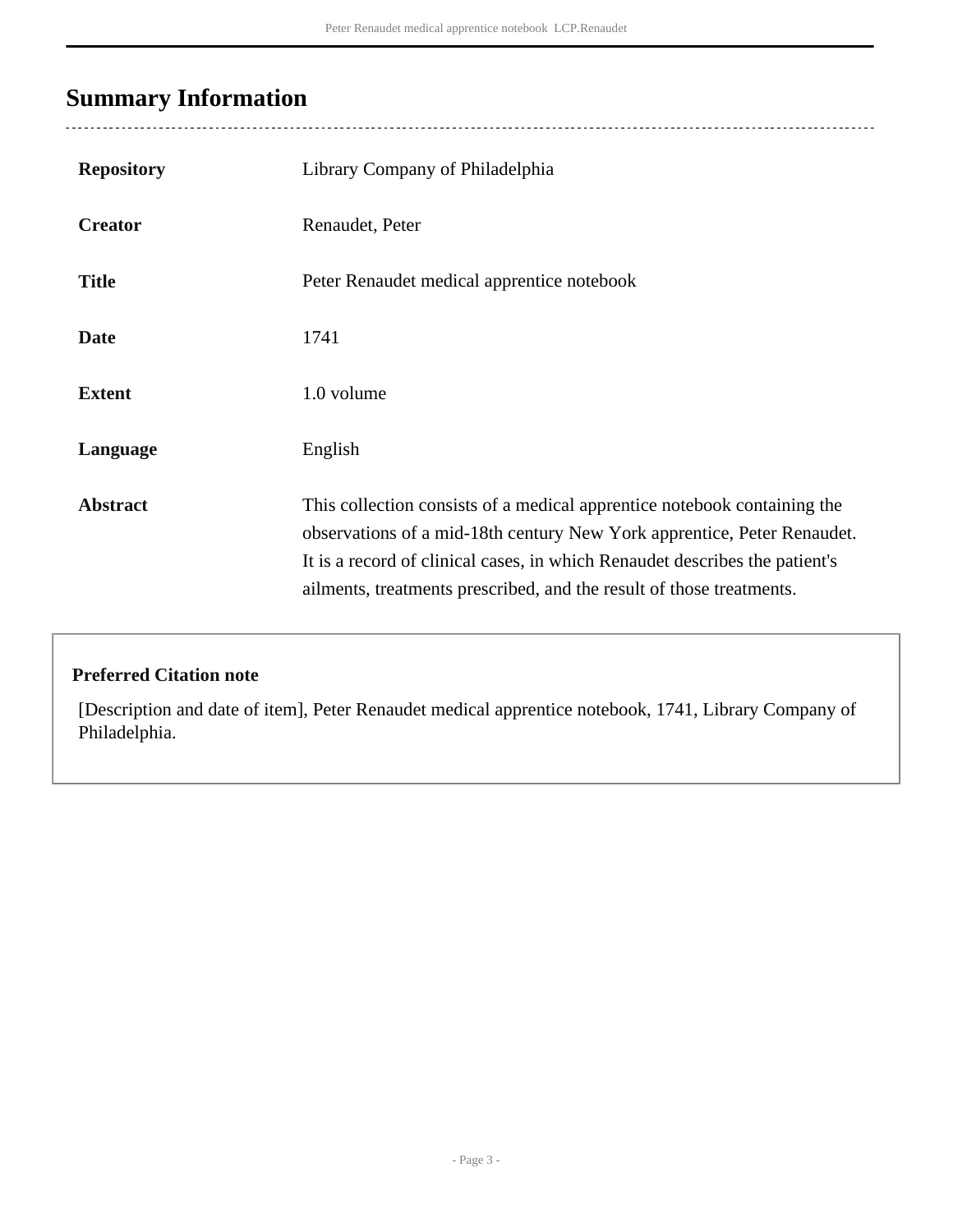## <span id="page-3-0"></span>**Biographical/Historical note**

Peter Renaudet was a medical apprentice in New York, in 1741. Although physicians in Great Britain, during the same era, were typically educated in universities and medical programs, very few emigrated to the colonies. Until 1756, there were no medical schools in the colonies. The first, the College of Philadelphia (now the University of Pennsylvania) opened in Philadelphia in 1756, and was followed soon after by King's College (now Columbia Univeristy) in New York in 1768. Because of the lack of professional physicians, most of the sick were treated in the home by the women of the family, who relied on family and cultural traditions, medicinal herbs and community advice. However, there were physicians who worked outside the family setting as professionals. According to Raffel, "those who aspired to medical practice apprenticed with established physicians for a number of years, [and] upon completion of the training period, during which time the apprentice would watch and assist his preceptor and read his books, the physician would give the apprentice a signed testimonial that constituted the certificate of proficiency," (Raffel, page 52). Marynita Anderson states that the "medical apprenticeship was an unwieldy, undisciplined, and unregulated institution," in which apprentices were occasionally given the opportunity to see patients, but were more often given tasks such as making pills and mixing powders (Anderson, page 39). The quality of the apprenticeship was reliant upon the physician under whom the apprentice studied.

It appears that Renaudet may have been given opportunities to work with patients. He recorded, in his notebook, patients' illnesses, treatments, and the results of treatment.

#### **Bibliography:**

Anderson, Marynita. *Physician Heal Thyself: Medical Practioners of Eighteenth Century New York*. New York: Peter Lang Publishing, Inc., 2004.

Raffel, Marshal. W., Norma K. Raffel, and Camille K. Barsukiewicz. *The U.S. Health System: Origins and Functions*. Albany, NY: Delmar/Thomson Learning, 2002.

#### <span id="page-3-1"></span>**Scope and Contents note**

This collection consists of a medical apprentice notebook containing the observations of a mid-18th century New York apprentice, Peter Renaudet. It is a record of clinical cases, in which Renaudet describes the patient's ailments, treatments prescribed and the result of those treatments. Common ailments include dropsy (edema) and costiveness (constipation). Purging, letting and herbal remedies are often recommended remedies.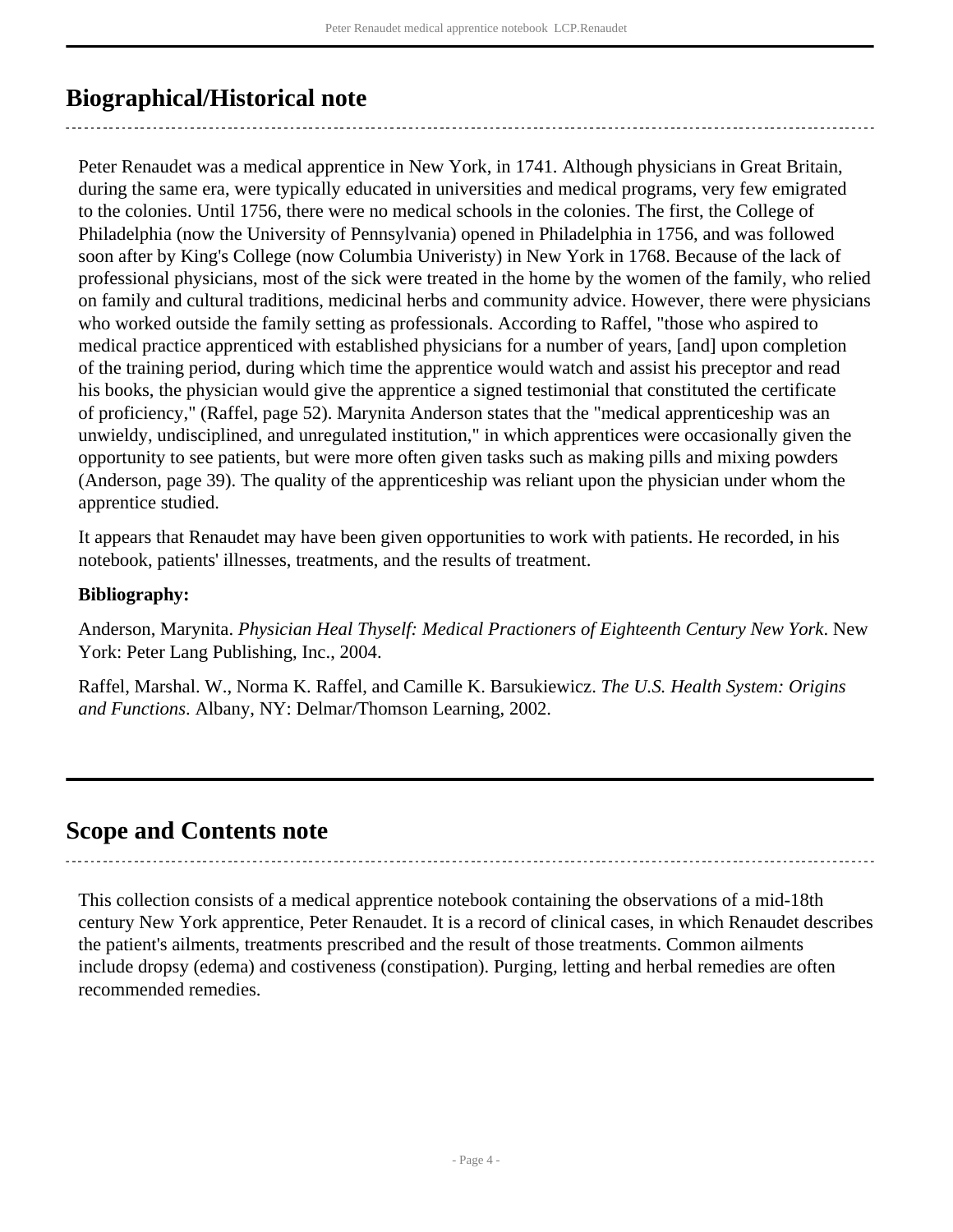## <span id="page-4-0"></span>**Administrative Information**

#### **Publication Information**

Library Company of Philadelphia 2012.03.12

#### **Conditions Governing Access note**

This collection is open for research use, on deposit at the Historical Society of Pennsylvania, 1300 Locust Street, Philadelphia, PA 19107. For access, please contact the Historical Society at 215-732-6200 or visit http://www.hsp.org.

#### **Conditions Governing Use note**

Copyright restrictions may apply. Please contact the Library Company of Philadelphia with requests for copying and for authorization to publish, quote or reproduce the material.

### <span id="page-4-1"></span>**Controlled Access Headings**

**Genre(s)**

• Notebooks

**Geographic Name(s)**

• New York (State)

#### **Personal Name(s)**

• Renaudet, Peter

#### **Subject(s)**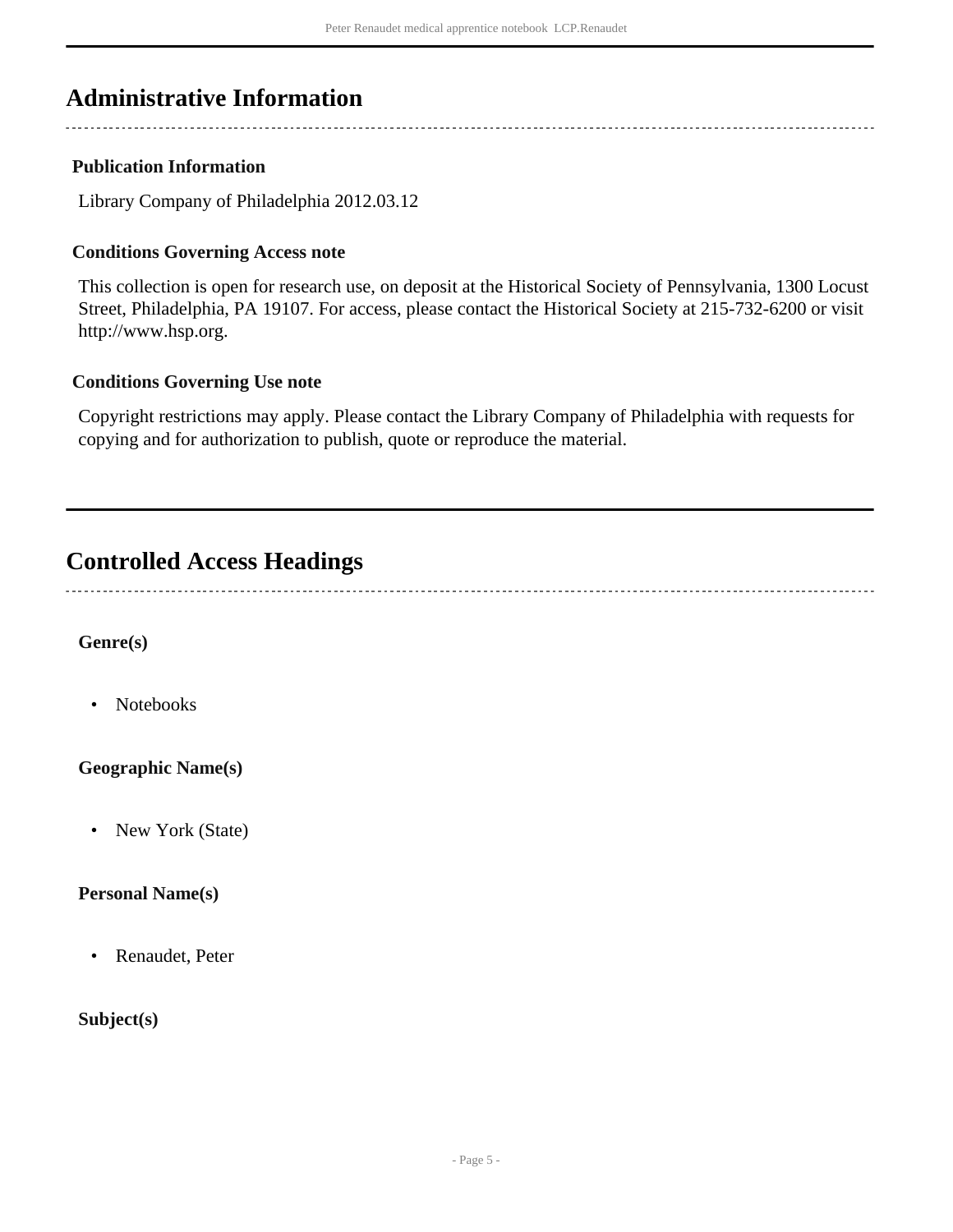- Medical education
- Medicine
- Patients